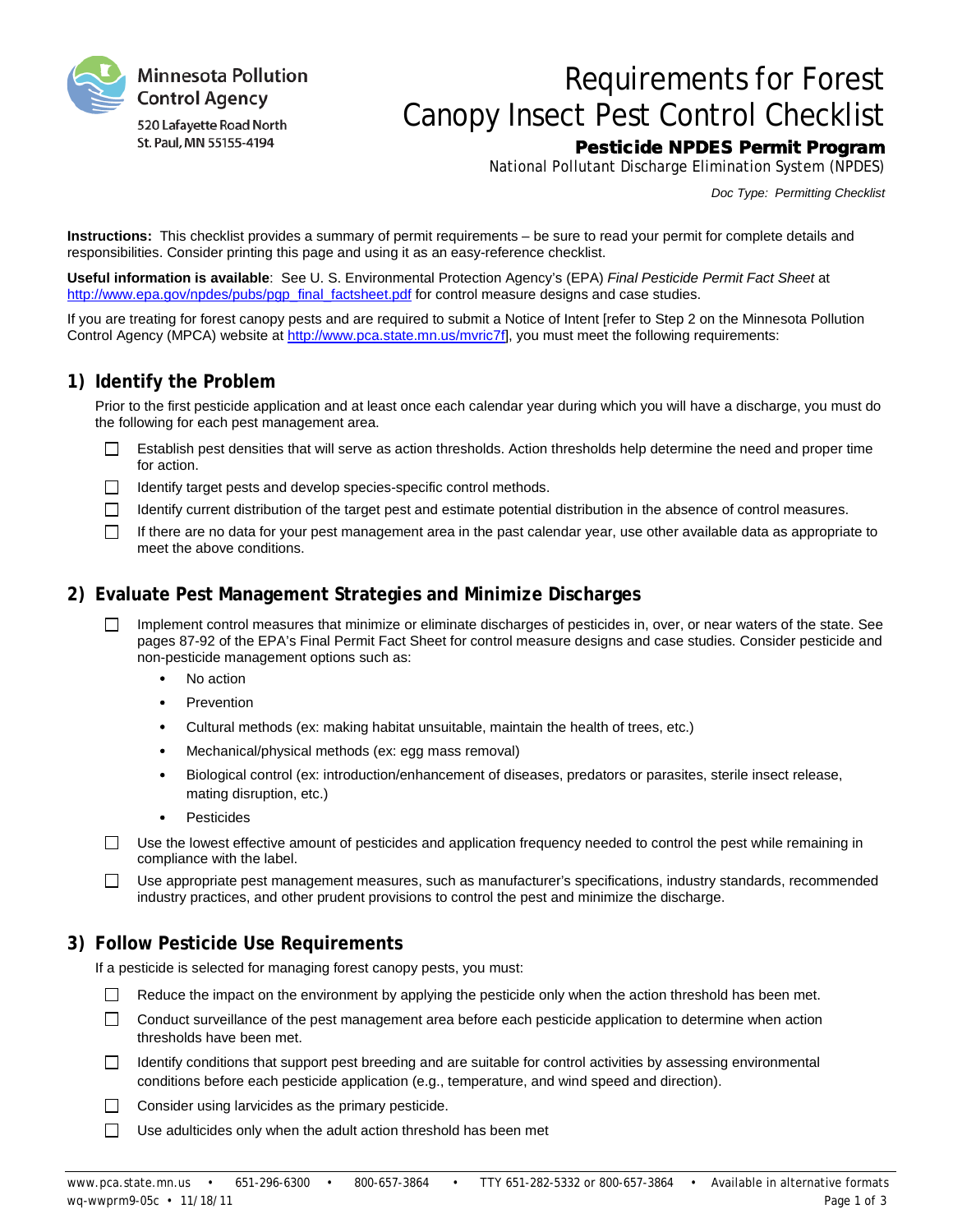## **4) Report Adverse Incidents**

Refer to Step 6 on the MPCA website at<http://www.pca.state.mn.us/zihyc83> for more detailed reporting information. If you are aware or are made aware of an Adverse Incident – such as distressed or dead plants or animals – which may be the result of your pesticide application, you must:

- Immediately notify the Minnesota Duty Officer at 651-649-5451 or 800-422-0798.  $\mathbb{R}^n$
- $\Box$ Submit an *Adverse Incident Report* within 15 days. The MPCA has developed an *Adverse Incident Report* form for you to use (found on the MPCA website at [http://www.pca.state.mn.us/publications/wq-wwprm9-02.doc\)](http://www.pca.state.mn.us/publications/wq-wwprm9-02.doc).
- If you determine that the adverse incident was not a result of your pesticide application, submit a justification letter or  $\Box$ email to the MPCA within 15 days.

*Note: These Adverse Incident reporting requirements are in addition to those required by Federal Insecticide, Fungicide, and Rodenticide Act.*

#### **5) Keep Records**

You must keep the following records at the address submitted on the Notice of Intent. The information must be documented within 15 days of pesticide application and must be retained for five years. An asterisk indicates information that is also required in the Annual Report (refer to Step 7 on the MPCA website at [http://www.pca.state.mn.us/qzqhc84\)](http://www.pca.state.mn.us/qzqhc84).

- A copy of the Notice of Intent submitted to the MPCA.  $\Box$
- $\Box$ Your assigned permit tracking number.\*
- $\Box$ Any correspondence exchanged between you and the MPCA.
- $\Box$ Records of the acres treated to demonstrate if your discharge exceeds the Threshold.
- $\Box$ A copy of any Adverse Incident Reports\*
- $\Box$ Rationale for any determination that reporting of an Adverse Incident was not required.
- $\Box$ Target pests identified.\*
- $\Box$ Pest density prior to pesticide application.
- $\Box$ Water bodies, either by name or by location, to which you discharged pesticides. Consider recording latitude and longitude, too, since it is required on the Annual Report.\*
- $\Box$ Quantity of each pesticide product applied to each treatment area.
- $\Box$  Whether visual monitoring is conducted and if not, why not.
- $\Box$ Any unusual or unexpected effects on non-target organisms.
- $\Box$ Documentation of equipment cleaning, calibration, and repair (only if Decision-maker is also the Applicator).

The following records kept by the applicator are required by the Minnesota Department of Agriculture and by this permit. If application is done by a for-hire applicator, the applicator is required to give you a copy of the records.

- Name of applicator (individual and company), including license number and company address.
- $\Box$  Pesticide application dates and times.
- Brand name of the pesticide, the United States Environmental Protection Agency registration number, and dosage used.\*
- $\Box$  Location of the site where the pesticide was applied.\*
- $\Box$ Number of units treated, such as acres.\*
- П Temperature, wind speed, and wind direction at time of each pesticide application.

\*Also required in the Annual Report (refer to Step 7 on the MPCA website a[t http://www.pca.state.mn.us/qzqhc84\)](http://www.pca.state.mn.us/qzqhc84).

Large Entities, defined as public entities that serve a population of greater than 10,000 or private enterprises that exceed the Small Business Administration size standard, must keep the following additional records:

- A copy of your Pesticide Discharge Management Plan (PDMP), including any modifications made.
- $\Box$  A copy of your Annual Reports submitted to the MPCA.
- Action Thresholds.
- $\Box$ Methods and/or data used to determine that the Action Thresholds have been met.
- $\Box$ Documentation of any changes made and corrective action taken (see below for more information).